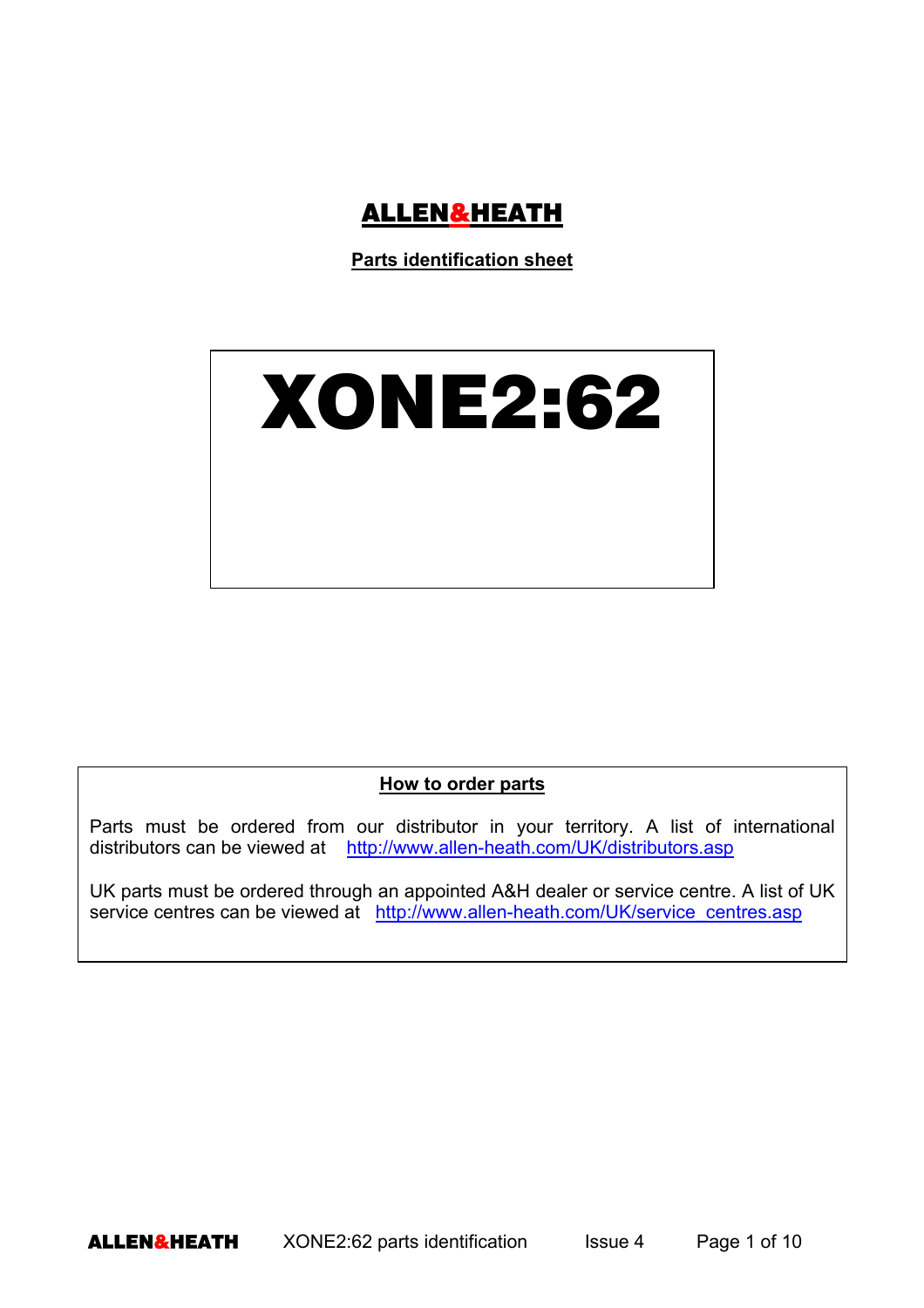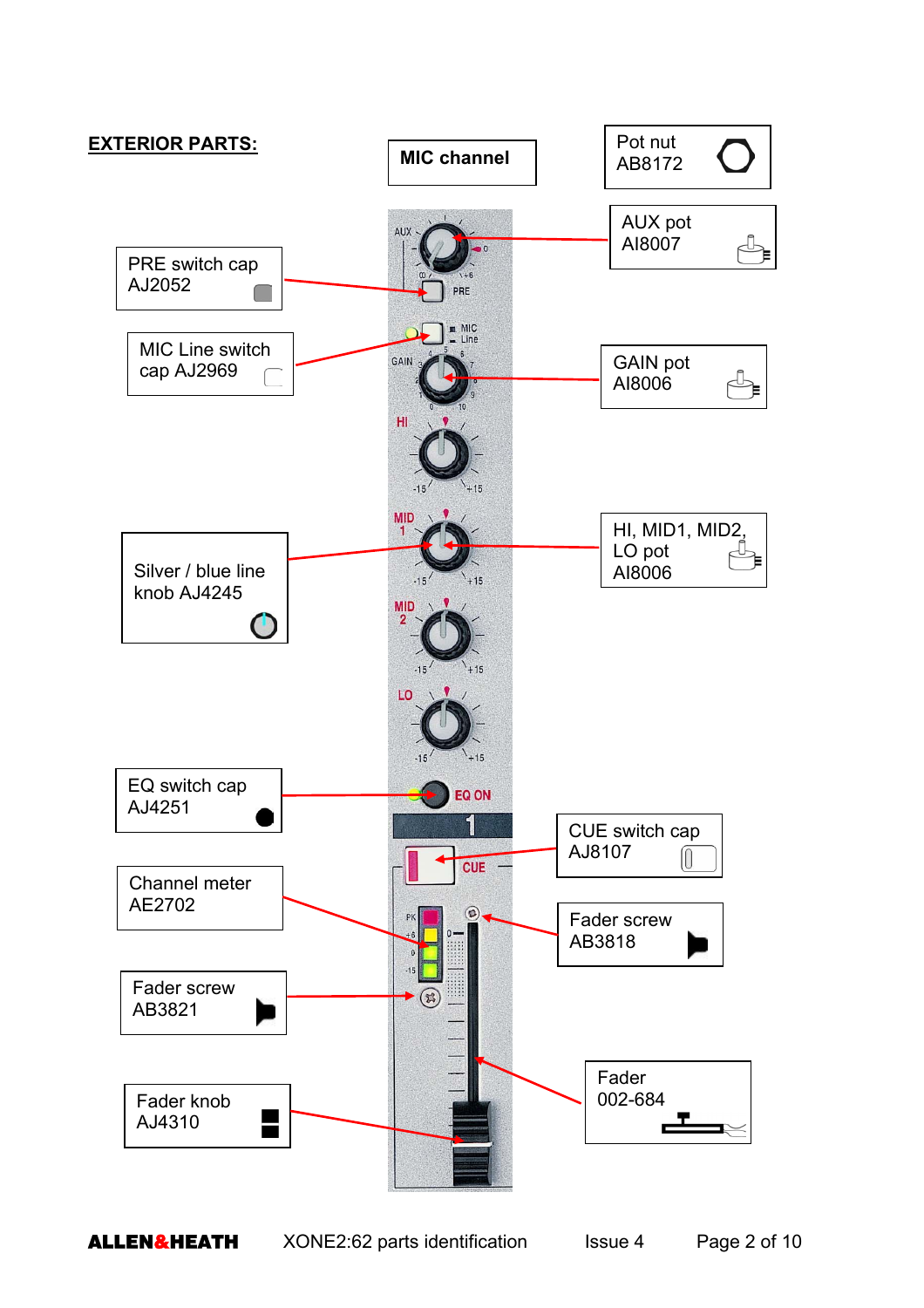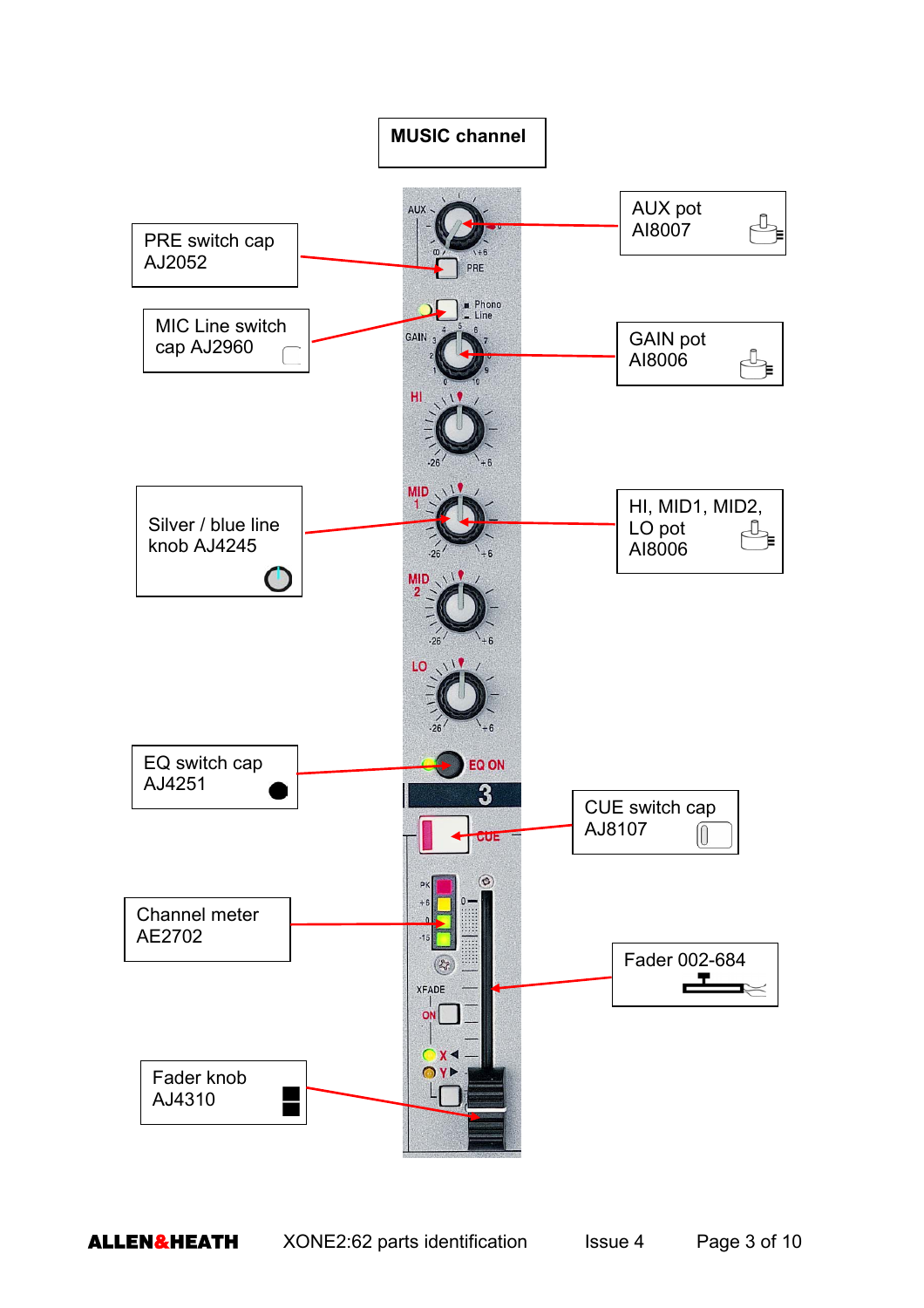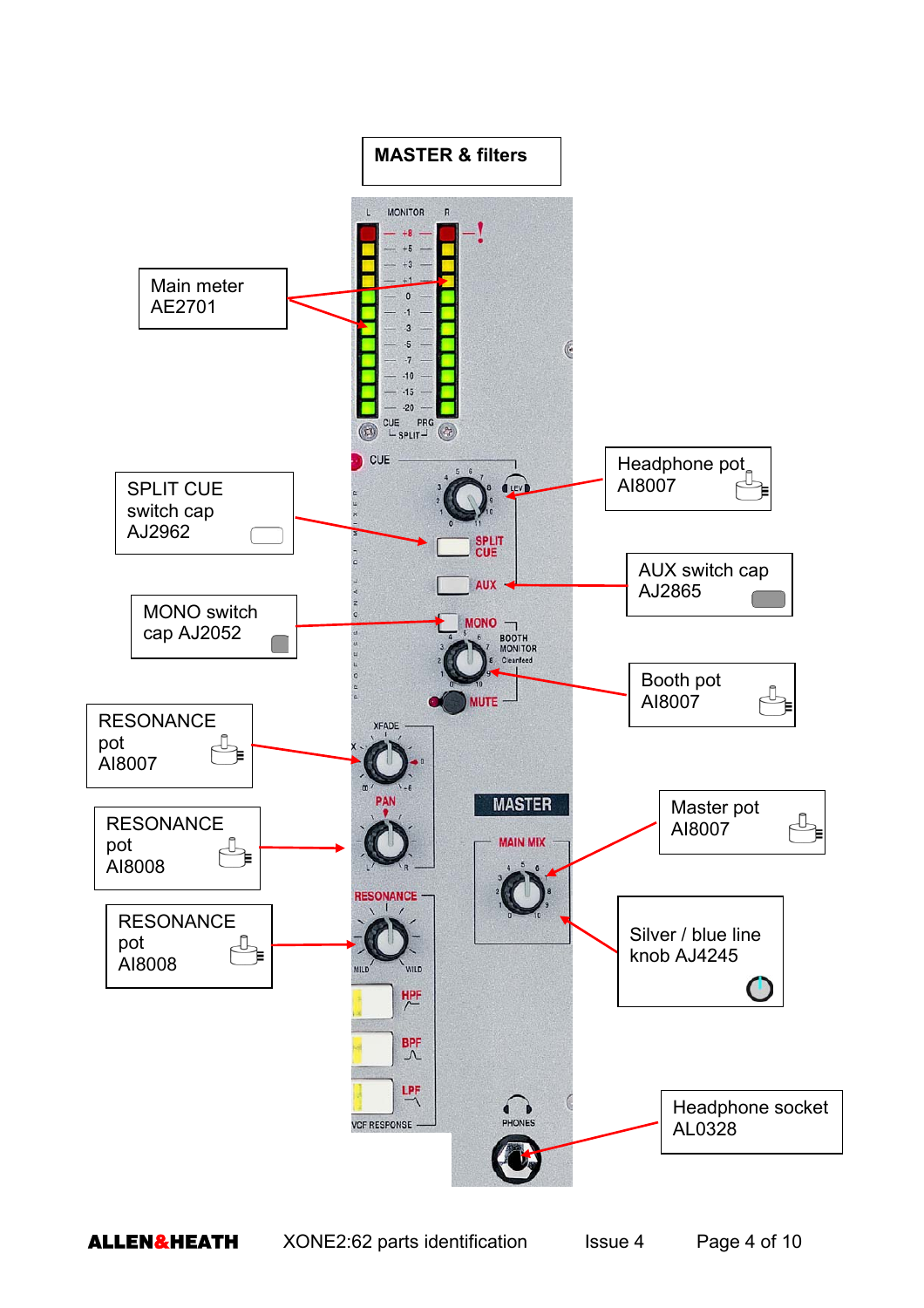## **Cross fader & VCF**

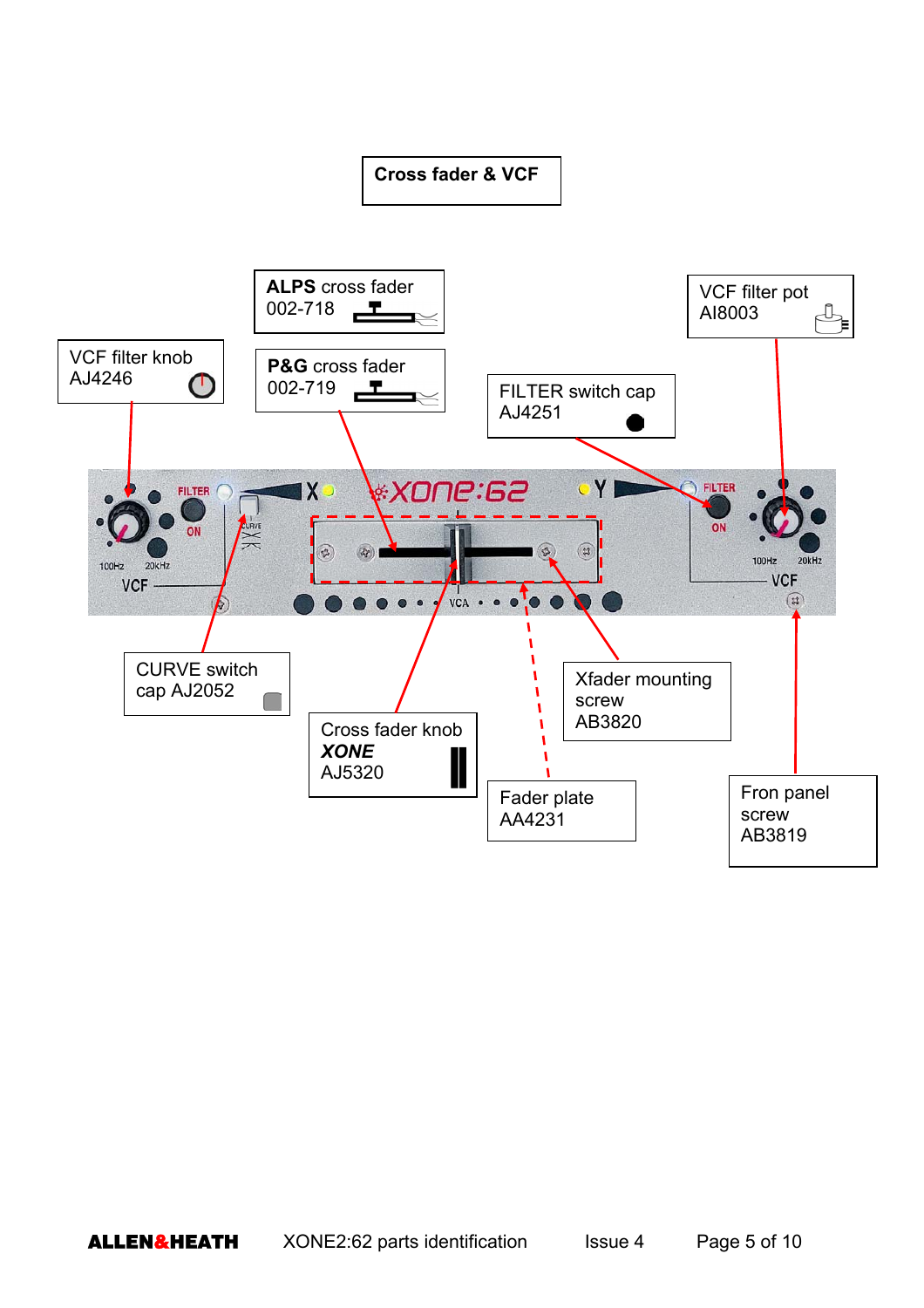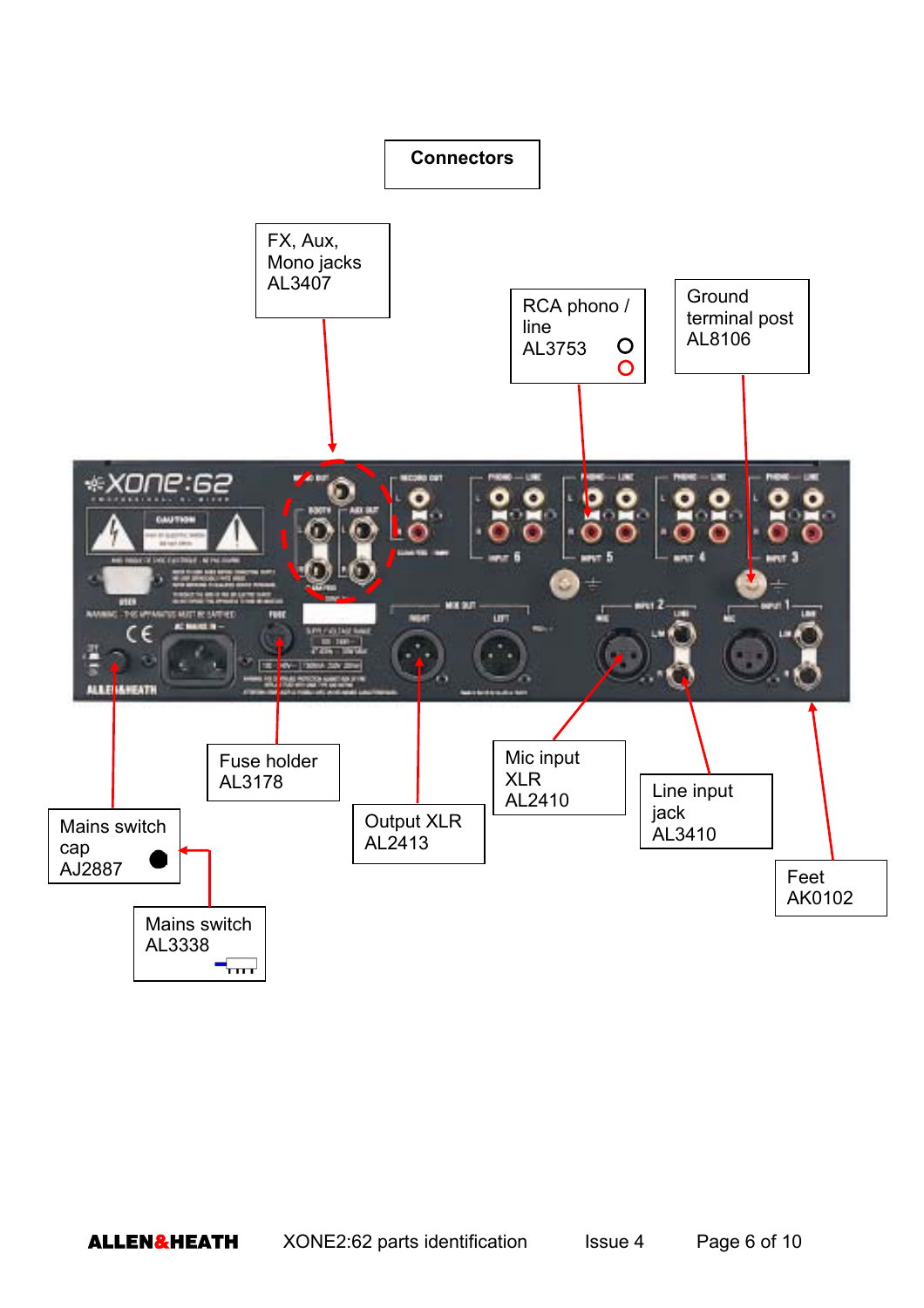## **INTERIOR PARTS:**



**MIC 1,2 channel 002-685** 



**MUSIC 3, 4, 5, 6 stereo channel 002-686**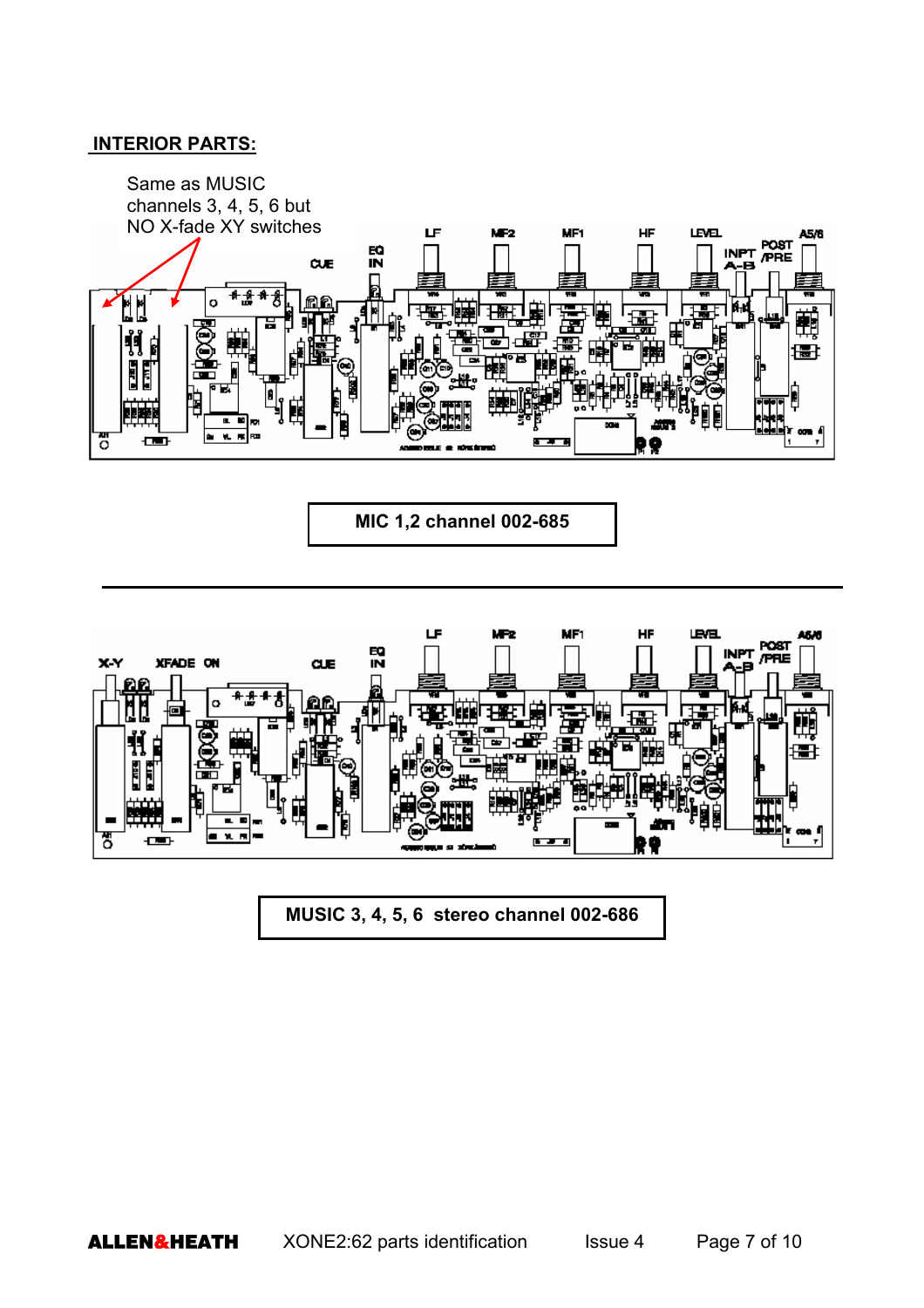



**X-fade 002-627**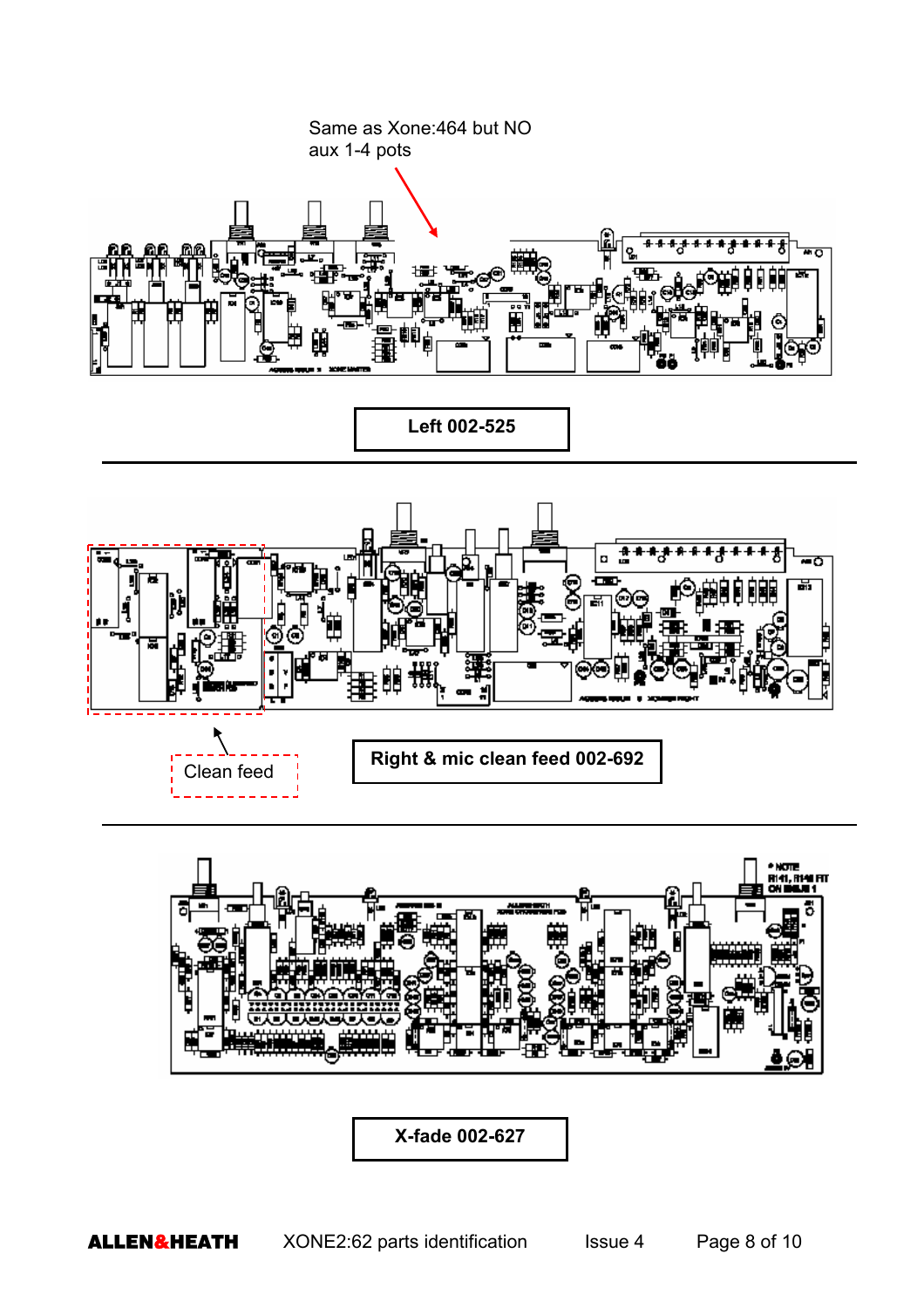

**Rear connector 002-527** 



**Mains AC inlet & main output 002-652**